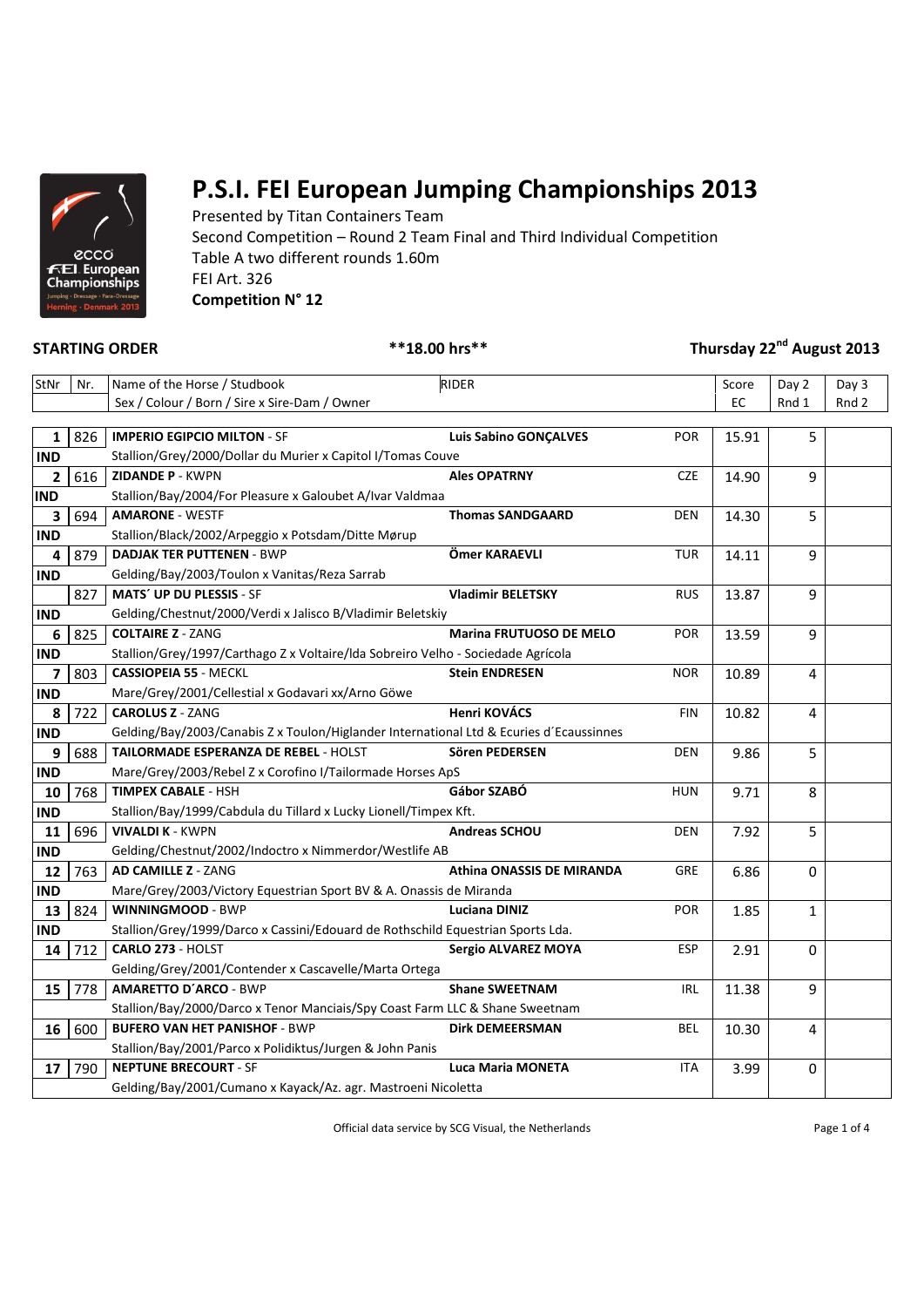

Presented by Titan Containers Team Second Competition – Round 2 Team Final and Third Individual Competition Table A two different rounds 1.60m FEI Art. 326 **Competition N° 12**

### **STARTING ORDER \*\*18.00 hrs\*\* Thursday 22nd August 2013**

| StNr | Nr. | <b>RIDER</b><br>Name of the Horse / Studbook                                             |                                            | Score | Day 2        | Day 3 |
|------|-----|------------------------------------------------------------------------------------------|--------------------------------------------|-------|--------------|-------|
|      |     | Sex / Colour / Born / Sire x Sire-Dam / Owner                                            |                                            |       | Rnd 1        | Rnd 2 |
|      |     |                                                                                          |                                            |       |              |       |
| 18   | 801 | <b>VDL BUBALU - KWPN</b>                                                                 | <b>Jur VRIELING</b><br><b>NED</b>          | 4.70  | 0            |       |
|      |     | Stallion/Bay/2000/Baloubet du Rouet x Nimmerdor/W. van de Lageweg                        |                                            |       |              |       |
| 19   | 860 | <b>LUNATIC - SWB</b>                                                                     | <b>Jens FREDRICSON</b><br><b>SWE</b>       | 21.29 | 20           |       |
|      |     | Gelding/Bay/1998/Landlord 849 x Utrillo 432/Lunatic AB                                   |                                            |       |              |       |
| 20   | 744 | <b>CORNET D'AMOUR - WESTF</b>                                                            | <b>Daniel DEUSSER</b><br><b>GER</b>        | 2.01  | $\Omega$     |       |
|      |     | Gelding/Grey/2003/Cornet Obolensky x Damiani/Stephex Stables- Double H. Farm             |                                            |       |              |       |
| 21   | 730 | <b>ORIENT EXPRESS HDC - SF</b>                                                           | <b>Patrice DELAVEAU</b><br><b>FRA</b>      | 5.66  | 4            |       |
|      |     | Stallion/Bay/2002/Quick Star x Le Tot de Semilly/Haras Des Coudrettes                    |                                            |       |              |       |
| 22   | 844 | <b>PICSOU DU CHENE - SF</b>                                                              | <b>Pius SCHWIZER</b><br><b>SUI</b>         | 5.89  | $\mathbf{1}$ |       |
|      |     | Gelding/Chestnut/2003/Le Tot de Semilly x Caloubet du Bois/Schwizer Pius                 |                                            |       |              |       |
| 23   | 736 | <b>CELLA - BWP</b>                                                                       | <b>GBR</b><br><b>Ben MAHER</b>             | 0.00  | $\Omega$     |       |
|      |     | Mare/Grey/2002/Cento x Chin Chin/Jane Clark                                              |                                            |       |              |       |
| 24   | 716 | <b>CORIANA VAN KLAPSCHEUT - BWP</b>                                                      | <b>Pilar Lucrecia CORDON</b><br><b>ESP</b> | 11.23 | 8            |       |
|      |     | Mare/Chestnut/2002/Darco x Heartbreaker/Pilar Cordon Muro                                |                                            |       |              |       |
| 25   | 774 | <b>ANTELLO Z - ZANG</b>                                                                  | <b>Cameron HANLEY</b><br><b>IRL</b>        | 12.12 | 9            |       |
|      |     | Gelding/Bay/2003/Animo II Z x Continue/Eleonore Paschoud & Yves Bouvier                  |                                            |       |              |       |
| 26   | 607 | <b>DOMINO - BWP</b>                                                                      | <b>Jos VERLOOY</b><br><b>BEL</b>           | 5.04  | 0            |       |
|      |     | Gelding/Bay/2003/Thunder van de Zuuthoeve x Azur Depaulstra/Axel Verlooy Euro Horse Bvba |                                            |       |              |       |

### **Footing Maintenance** (10 minutes)

| 27                                                                                           | 784 | <b>CASALLO Z - ZANG</b>                                                                     | <b>Piergiorgio BUCCI</b>  | <b>ITA</b> | 6.74  | 4        |  |
|----------------------------------------------------------------------------------------------|-----|---------------------------------------------------------------------------------------------|---------------------------|------------|-------|----------|--|
| Gelding/Chestnut/2004/Casall x Carthago Z/Stal Bucci B.V. & P.K. Horsesale & Training        |     |                                                                                             |                           |            |       |          |  |
| 28                                                                                           | 796 | <b>CARAMBOLE - HOLST</b>                                                                    | <b>Willem GREVE</b>       | <b>NED</b> | 10.72 | 8        |  |
|                                                                                              |     | Stallion/Bay/2004/Cassini I x Concerto II/G.A.M. Korbeld                                    |                           |            |       |          |  |
| 29                                                                                           | 850 | <b>MIC MAC DU TILLARD - SF</b>                                                              | Angelica AUGUSTSSON       | <b>SWE</b> | 51.16 | 4        |  |
|                                                                                              |     | Mare/Chestnut/2000/Cruising x Galoubet A/Bernadette Lejeune / A.Augustsson / Dietmar Gugler |                           |            |       |          |  |
| 30                                                                                           | 759 | <b>CORRADINA 2 - HOLST</b>                                                                  | <b>Carsten-Otto NAGEL</b> | <b>GER</b> | 7.49  | 4        |  |
|                                                                                              |     | Mare/Grey/1998/Corrado I x Sandro/Stall Moorhof                                             |                           |            |       |          |  |
| 31                                                                                           | 729 | <b>ARMITAGES BOY - OLDBG</b>                                                                | <b>Aymeric DE PONNAT</b>  | <b>FRA</b> | 8.32  | 4        |  |
| Stallion/Bay/2002/Armitage x Feo/Aymeric de Ponnat - Christophe Mabille -Elevage de L'Abbaye |     |                                                                                             |                           |            |       |          |  |
| 32                                                                                           | 838 | <b>CASTLEFIELD ECLIPSE - ISH</b>                                                            | <b>Paul ESTERMANN</b>     | <b>SUI</b> | 4.84  | 0        |  |
|                                                                                              |     | Mare/Bay/2002/Obos Quality/Jocelyne Fasana                                                  |                           |            |       |          |  |
| 33                                                                                           | 739 | <b>VIKING - KWPN</b>                                                                        | <b>Michael WHITAKER</b>   | <b>GBR</b> | 5.46  | $\Omega$ |  |
| Gelding/Chestnut/2002/Jacomar x Almox Prints/Michael Whitaker                                |     |                                                                                             |                           |            |       |          |  |

Official data service by SCG Visual, the Netherlands Page 2 of 4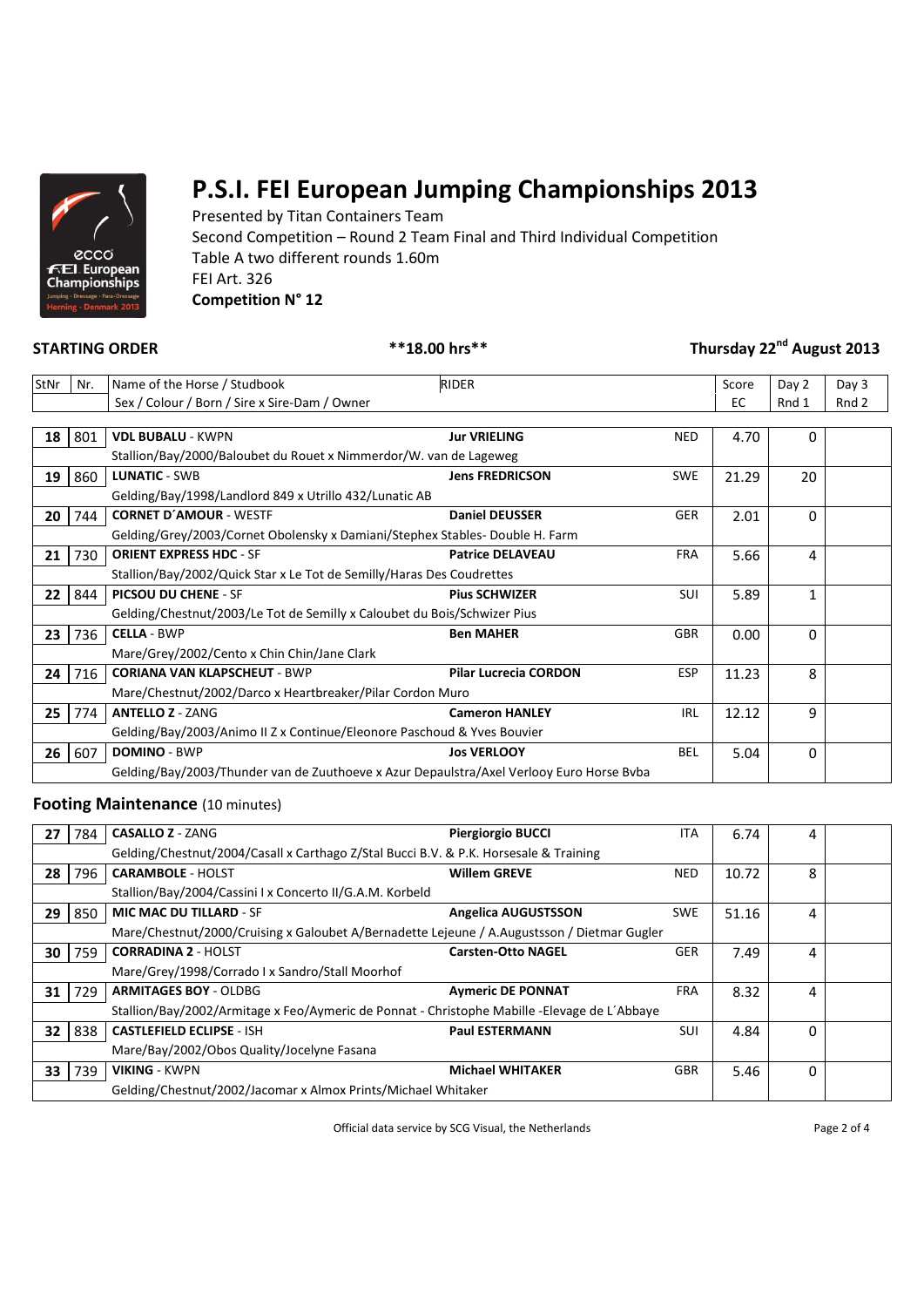

Presented by Titan Containers Team Second Competition – Round 2 Team Final and Third Individual Competition Table A two different rounds 1.60m FEI Art. 326 **Competition N° 12**

### **STARTING ORDER \*\*18.00 hrs\*\* Thursday 22nd August 2013**

| StNr | Nr. | Name of the Horse / Studbook                                                                     | <b>RIDER</b>                  |            | Score | Day 2          | Day 3 |
|------|-----|--------------------------------------------------------------------------------------------------|-------------------------------|------------|-------|----------------|-------|
|      |     | Sex / Colour / Born / Sire x Sire-Dam / Owner                                                    |                               |            | EC    | Rnd 1          | Rnd 2 |
|      |     |                                                                                                  |                               |            |       |                |       |
| 34   | 715 | <b>QUINAI DES CHAYOTTES - SF</b>                                                                 | <b>Julio ARIAS</b>            | <b>ESP</b> | 9.63  | 4              |       |
|      |     | Gelding/Chestnut/2004/Zandor Z x Quito de Baussy/Bayard Sa                                       |                               |            |       |                |       |
| 35   | 772 | <b>BALLOON - OLDBG</b>                                                                           | <b>Shane BREEN</b>            | <b>IRL</b> | 3.92  | $\Omega$       |       |
|      |     | Stallion/2003/Balou du Rouet x Landcapitol/Mr Shane Breen                                        |                               |            |       |                |       |
| 36   | 605 | <b>CORTEZ - BWP</b>                                                                              | <b>Nicola PHILIPPAERTS</b>    | <b>BEL</b> | 12.57 | 8              |       |
|      |     | Gelding/Bay/2002/Quick Star x Quito de Baussy/Philippaerts/ Stal Lensens                         |                               |            |       |                |       |
| 37   | 789 | <b>COCOSHYNSKY - WESTF</b>                                                                       | <b>Emanuele GAUDIANO</b>      | <b>ITA</b> | 9.83  | 4              |       |
|      |     | Mare/Bay/2003/Cornet Obolensky x Popcorn/Equita Kft                                              |                               |            |       |                |       |
| 38   | 799 | <b>VDL GROEP VERDI - KWPN</b>                                                                    | <b>Maikel VAN DER VLEUTEN</b> | <b>NED</b> | 12.65 | $\overline{4}$ |       |
|      |     | Stallion/Bay/2002/Quidam de Revel x Landgraf I/Stal vd Vleuten & Team Nijhof & C.A.M.vd Oetelaar |                               |            |       |                |       |
| 39   | 856 | <b>GOTHA FRH - HANN</b>                                                                          | <b>Henrik VON ECKERMANN</b>   | <b>SWE</b> | 6.52  | $\Omega$       |       |
|      |     | Mare/Chestnut/2001/Goldfever x Prestige Pilot/Winter-Schulze Madeleine                           |                               |            |       |                |       |
| 40   | 741 | <b>CODEX ONE - HANN</b>                                                                          | <b>Christian AHLMANN</b>      | <b>GER</b> | 7.42  | 4              |       |
|      |     | Stallion/Bay/2002/Contendro I x Glueckspilz/Marion Jauss                                         |                               |            |       |                |       |
| 41   | 728 | <b>CASTLE FORBES MYRTILLE PAULOIS - SF</b>                                                       | <b>Roger Yves BOST</b>        | <b>FRA</b> | 0.58  | 0              |       |
|      |     | Mare/Bay/2000/Dollar du Murier x Grand Veneur/Mme Georgina Forbes Et Bosty Jump                  |                               |            |       |                |       |
| 42   | 846 | PALLOUBET D'HALONG - SF                                                                          | <b>Janika SPRUNGER</b>        | SUI        | 3.32  | $\Omega$       |       |
|      |     | Gelding/Chestnut/2003/Baloubet du Rouet x Muguet du Manoir/Georg Kähny                           |                               |            |       |                |       |
| 43   | 735 | <b>BILLY CONGO - AES</b>                                                                         | <b>William FUNNELL</b>        | <b>GBR</b> | 19.76 | 12             |       |
|      |     | Stallion/DarkBay/2001/Vechta x Animo Elite/Mr W Funnell & Mr D Barnwell                          |                               |            |       |                |       |
| 44   | 717 | <b>BONAIRE 5 - OLDBG</b>                                                                         | <b>Manuel FERNÁNDEZ SARO</b>  | <b>ESP</b> | 16.03 | 8              |       |
|      |     | Mare/Chestnut/2003/Baloubet du Rouet x Carthago/S. Hayat Sporthorses BV                          |                               |            |       |                |       |
| 45   | 776 | <b>LANSDOWNE - KWPN</b>                                                                          | <b>Conor SWAIL</b>            | <b>IRL</b> | 10.00 | 4              |       |
|      |     | Stallion/Chestnut/2003/Guidam x Wolfgang/Sue & Ariel Grange                                      |                               |            |       |                |       |
| 46   | 603 | <b>CHALLENGE V. BEGIJNAKKER</b>                                                                  | <b>Ludo PHILIPPAERTS</b>      | <b>BEL</b> | 3.27  | 0              |       |
|      |     | Gelding/Bay/2002/Chellano Z x Palestro V. Begijnakker/Bart Keisse                                |                               |            |       |                |       |
| 47   | 787 | <b>PRINCE DE LA MARE - SF</b>                                                                    | <b>Juan Carlos GARCIA</b>     | <b>ITA</b> | 6.11  | 4              |       |
|      |     | Gelding/Bay/2003/Bequin de Moens x Socrate de Chivre/Keller Werner                               |                               |            |       |                |       |
| 48   | 794 | <b>UTASCHA SFN - KWPN</b>                                                                        | <b>Jeroen DUBBELDAM</b>       | <b>NED</b> | 5.19  | 0              |       |
|      |     | Mare/DarkBay/2001/Lux x Indoctro/Springpaarden Fonds Nederland bv & J. van Rens                  |                               |            |       |                |       |
| 49   | 852 | <b>CASALL ASK - HOLST</b>                                                                        | Rolf-Göran BENGTSSON          | <b>SWE</b> | 1.63  | 0              |       |
|      |     | Stallion/Bay/1999/Caretino x Lavall I/Holsteiner Verband & N. Boley, R-G Bengtsson               |                               |            |       |                |       |
| 50   | 742 | CHIARA 222 - HOLST                                                                               | <b>Ludger BEERBAUM</b>        | <b>GER</b> | 3.34  | $\pmb{0}$      |       |
|      |     | Mare/Grey/2003/Contender x Coronado/Madeleine Winter-Schulze                                     |                               |            |       |                |       |

Official data service by SCG Visual, the Netherlands Page 3 of 4